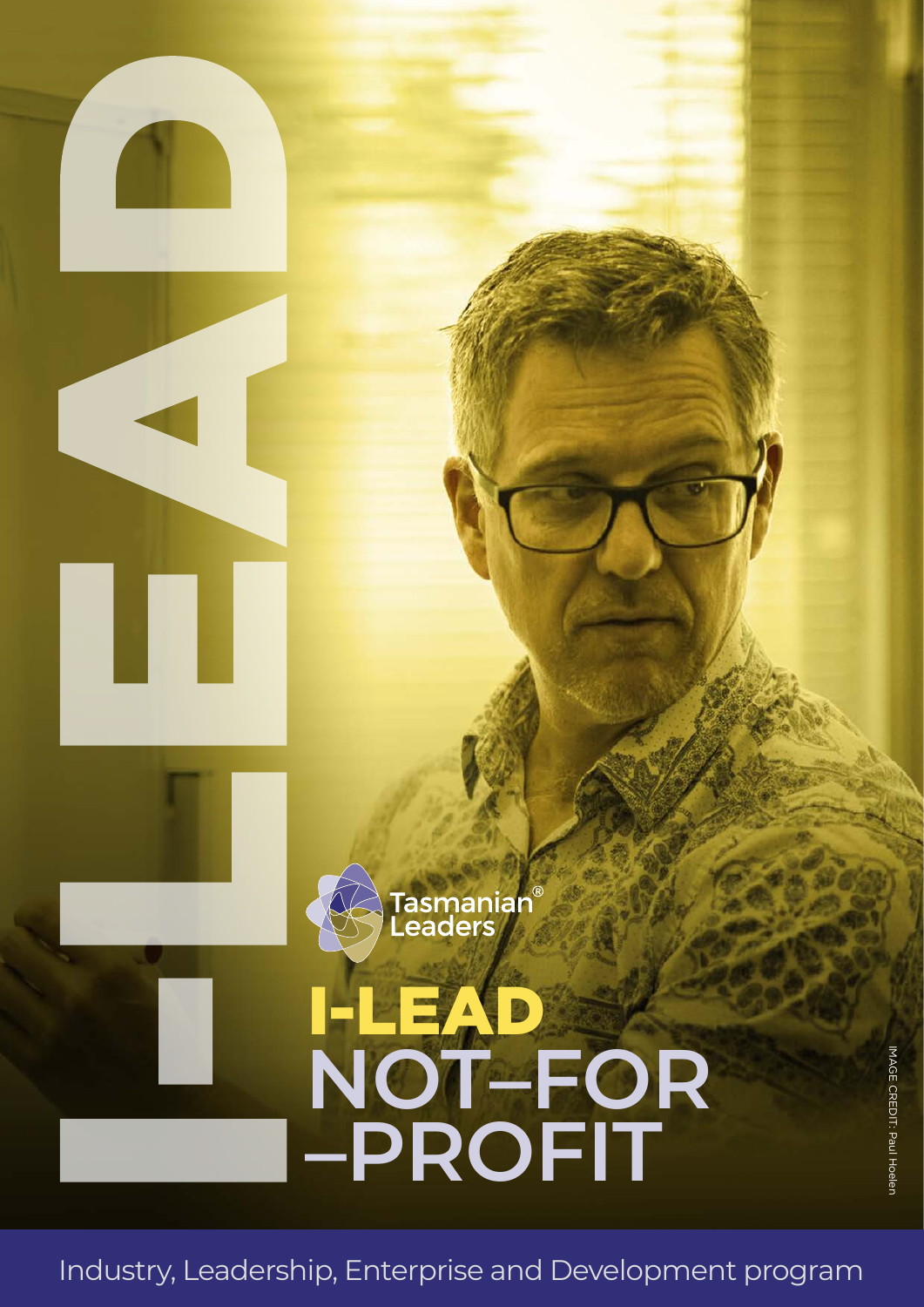### The latest offering from Tasmanian Leaders is designed to address the unique challenges faced by the community sector by fast-tracking the leadership capacity within it.

Suitable for people from both large and small enterprises, this version of I-LEAD will enable community organisations to prosper in increasingly complex economic and social conditions. Participants can expect to build on their management toolbox with a focus on creating positive and productive workplaces, and tools to think strategically and long-term.

**I-LEAD Not-for-profit** will be delivered across eight sessions between May and July, commencing and concluding with full day in-person events in Launceston and Hobart, respectively. In between will be six **Wednesday morning** sessions delivered virtually.

This weekly rhythm enables participants to apply learnings between sessions including new behavioural choices, and to test previously held assumptions, as their learnings become integrated. The online components minimise disruption to participants work flow.

Tasmanian Leaders expert facilitators alongside sector professionals will deliver content and generate insights across three key areas:

### Personal Leadership

- Better understand self and others within and external to the organisation
- Clarity of purpose and alignment with strategic direction of the leader and the business

### Strategic Leadership

- Manage governance and compliance with limited resources
- Inform better organisational planning and decision making

### Business Leadership

- To harness innovation to drive relevant support services and outcomes
- Ensure organisational sustainability and development

# Outcomes

#### **By the end of the program participants can:**

- Value themselves as a leader
- Hold a purposeful and strategic vision for themselves, their organisation and the sector
- Better drive or influence organisational performance
- Have a wider network of relevant sector peers
- Generate and lead community solutions to transform disadvantage into advantage

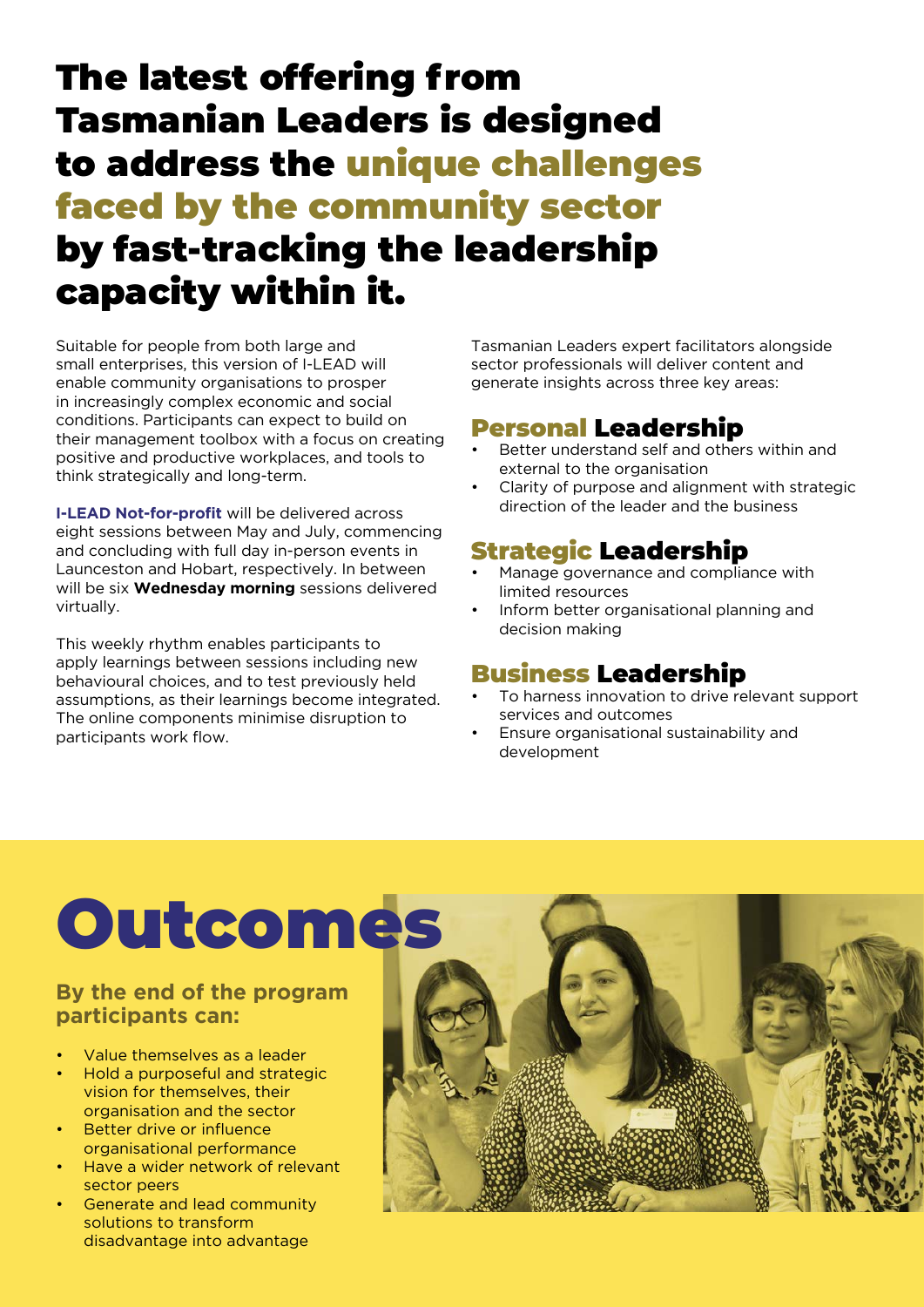

# Who should join?

Emerging and established leaders working or volunteering in a Tasmanian based not-forprofit or registered charity.

It will most benefit passionate people with management experience and an authentic drive to develop leadership to elevate service outcomes across Tasmania.

### Selection criteria

I-LEAD participants must demonstrate leadership ability and a commitment to lead their sector forward.

#### **Registration will be successful based on meeting the following criteria:**

- Employment or volunteering in Tasmania in a not-for-profit organisation
- Demonstrated leadership experience and achievement to date
- Commitment to participate in the program and work with, learn from and share with others
- Potential to contribute to the sector and Tasmania after the program



I was amazed from day one of the program, just how much impact it was going to have on my work, my leadership and my life. Allowing myself to let go, think, adapt, reflect and change is already having a huge impact on my team, my clients, my outcomes and the greater community.

An added bonus from participating in the course, is the networking and collaboration with other likeminded individuals and not–for–profit organisations."

#### Kim Ryan

Program Manager Guide Dog Services Guide Dogs Tasmania